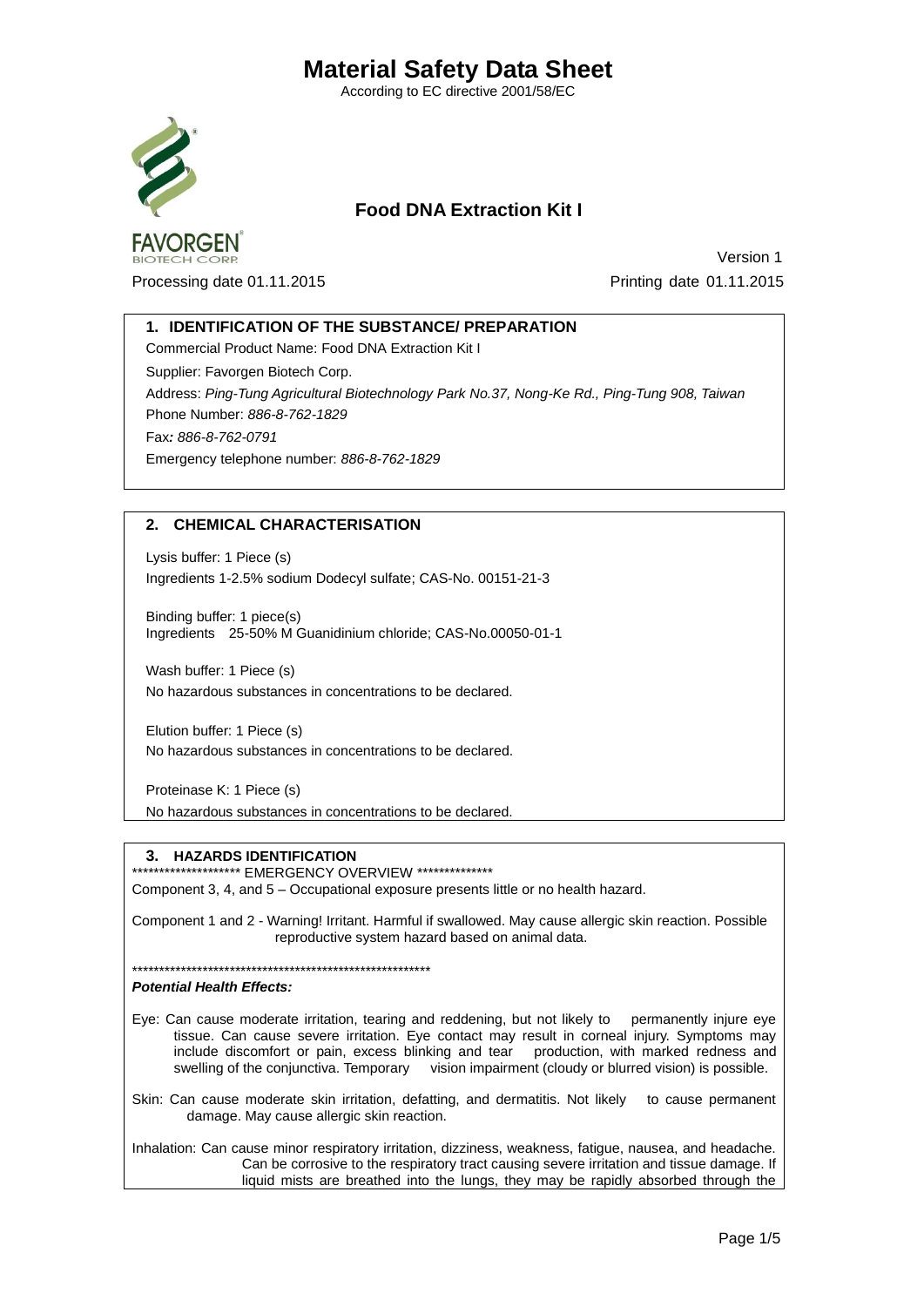According to EC directive 2001/58/EC



## **Food DNA Extraction Kit I**

**Version 1** 

Processing date 01.11.2015 Processing date 01.11.2015

lungs and injure specific target organs. No toxicity expected from inhalation.

Ingestion: Mildly irritating to mouth, throat, and stomach. Can cause abdominal discomfort. Harmful if swallowed. May cause systemic poisoning. Corrosive to tissue. Can cause severe and permanent damage to mouth, throat, stomach. Aspiration may lead to lung damage. Ingestion of this product may result in central nervous system effects including headache, sleepiness, dizziness, slurred speech and blurred vision. Harmful if swallowed. May cause systemic poisoning.

Chronic: No data on cancer. Contains a substance(s) that is a possible reproductive system hazard based on high dose tests with laboratory animals.

## **4. FIRST AID MEASURES**

Eye: Flush eyes with plenty of water for at least 20 minutes retracting eyelids often. Tilt the head to prevent chemical from transferring to the uncontaminated eye. Remove contact lenses, clean before re-use. Get immediate medical attention.

Skin: Wash with soap and water. Remove contaminated clothing and launder immediately, and discard contaminated leather goods, and wash before re-use. Get medical attention immediately if irritation develops or persists.

Inhalation: Remove to fresh air. If breathing is difficult, have a trained individual administer oxygen. If not breathing, give artificial respiration and have a trained individual administer oxygen. Get medical attention immediately.

Ingestion: **Complent 3, 4 and 5 –** Give plenty of water, if conscious. If vomiting occurs naturally, wash mouth out. Be prepared to induce vomiting upon a physician's advice. Obtain medical attention if symptoms develop.

 **Complent 1 and 2 -** Do not induce vomiting and seek medical attention immediately. Drink two glasses of water or milk to dilute. Provide medical care provider with this MSDS. Corrosive.

Note To Physician: Treat symptomatically.

## **5. FIRE-FIGHTING MEASURES**

Flashpoint Deg C: Not available.

Upper Flammable Limit %: Not available.

Lower Flammable Limit %: Not available.

Autoignition Temperature Deg C: Not available.

Extinguishing Media: **Complent 3, 4 and 5 –** Use means appropriate for surrounding materials.

**Complent 1 and 2 -** Use alcohol resistant foam, carbon dioxide, dry chemical, or water spray when fighting fires. Water or foam may cause frothing if liquid is burning but it still may be a useful extinguishing agent if carefully applied to the fire. Do not direct a water stream directly into the hot burning liquid. Use water spray/fog for cooling.

Firefighting Techniques/Equipment: Do not enter fire area without proper protection including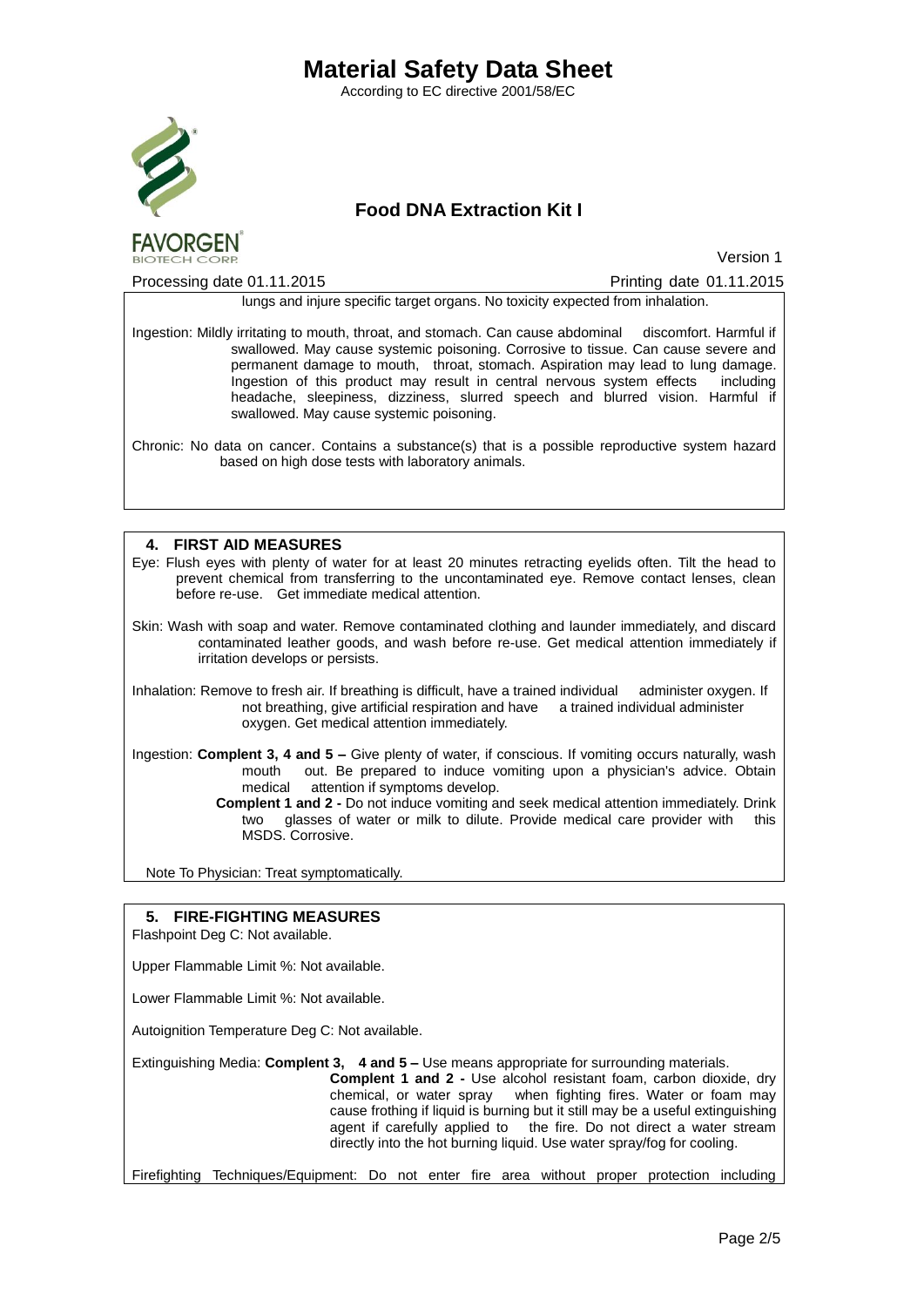According to EC directive 2001/58/EC



**FAVORGEN** 

## **Food DNA Extraction Kit I**

**Version 1** 

Processing date 01.11.2015 Processing date 01.11.2015

self-contained breathing apparatus and full protective equipment. Fight fire from a safe distance and a protected location due to the potential of hazardous vapors and decomposition products.

Hazardous Combustion Products: Includes carbon dioxide, carbon monoxide, dense smoke.

#### **6. ACCIDENTAL RELEASE MEASURES**

Accidental releases may be subject to special reporting requirements and other regulatory mandates. Refer to Section 8 for personal protection equipment recommendations.

Spill Cleanup: **Complent 3, 4 and 5 –** Absorb spill. Common absorbent materials should be effective. Deposit in appropriate containers for removal and disposal.

**Complent 1 and 2 -** Exposure to the spilled material may be irritating or harmful. Follow personal protective equipment recommendations found in Section VIII of this MSDS. Additional precautions may be necessary based on special circumstances created by the spill including; the material spilled, the quantity of the spill, the area in which the spill occurred. Also consider the expertise of employees in the area responding to the spill. Ventilate the contaminated area. Prevent the spread of any spill to minimize harm to human health and the environment if safe to do so. Wear complete and proper personal protective equipment following the recommendation of Section VIII at a minimum. equipment following the recommendation of Section VIII at a minimum. Dike with suitable absorbent material like granulated clay. Gather and store in a sealed container pending a waste disposal evaluation.

#### **7. HANDLING AND STORAGE**

Storage of some materials is regulated by federal, state, and/or local laws.

Storage Pressure: Ambient Handling Procedures: **Complent 3, 4 and 5 –** Keep closed or covered when not in use. **Complent 1 and 2–** Harmful or irritating material. Avoid contacting and avoid breathing the material. Use only in a well ventilated area. Keep closed or covered when not in use.

Storage Procedures: Suitable for most general chemical storage areas.

#### **8. EXPOSURE CONTROLS / PERSONAL PROTECTION**

Exposure Limits:

Component OSHA PEL (ppm) AGCIH TWA (ppm) SODIUM DODECYL SULFATE Not established. Not established. CUANIDINE HCL Not established. Not established. **GUANIDINE HCL** 

Engineering Controls: Local exhaust ventilation or other engineering controls are normally required when handling or using this product to avoid overexposure.

Personal Protective Equipment: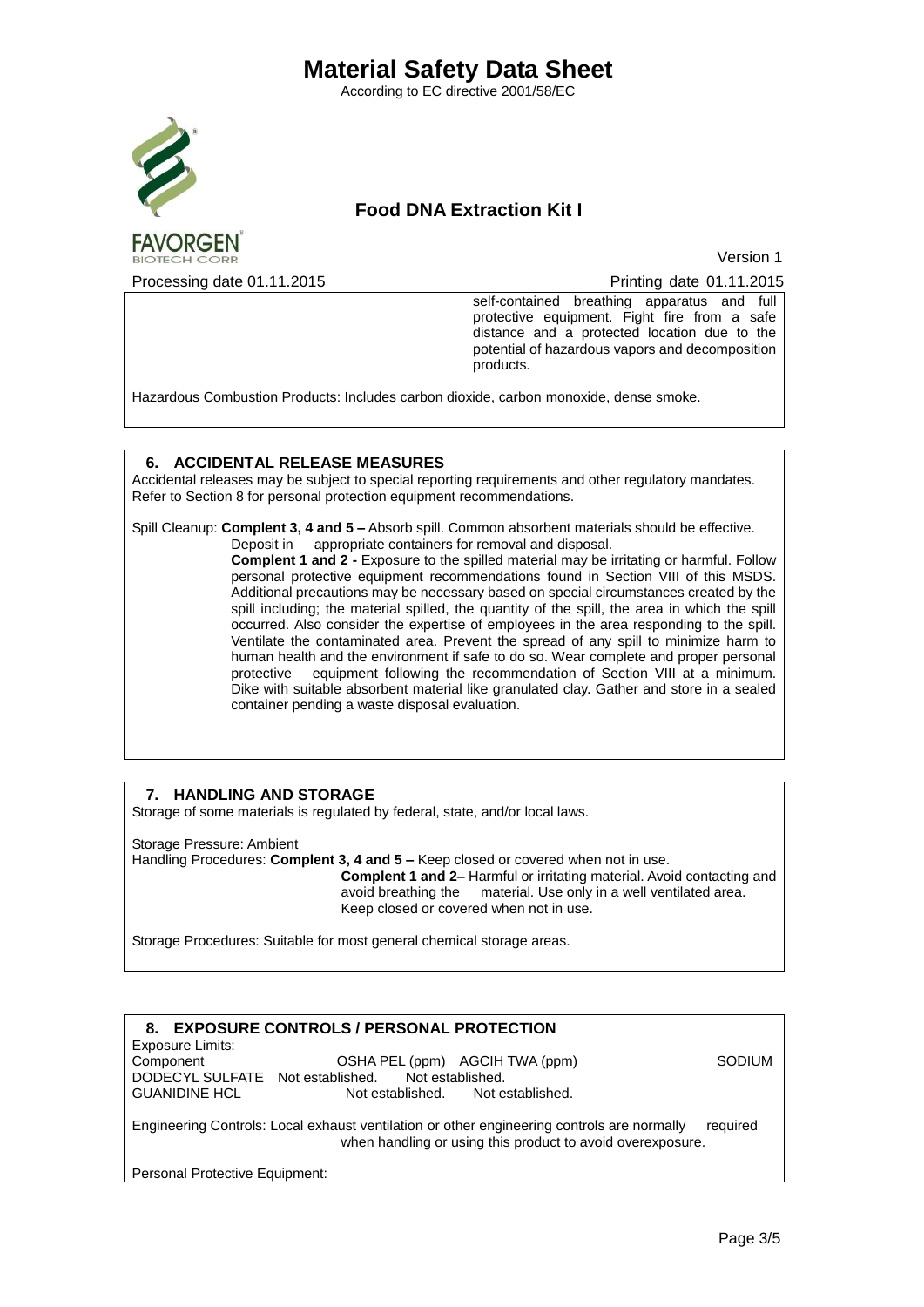According to EC directive 2001/58/EC



## **Food DNA Extraction Kit I**

Processing date 01.11.2015 Processing date 01.11.2015

**Version 1** 

Eye: An eye wash station must be available where this product is used. Wear chemical goggles.

Skin: Avoid skin contact by wearing chemically resistant gloves, an apron and other protective equipment depending upon conditions of use. Inspect gloves for chemical break-through and replace at regular intervals. Clean protective equipment regularly. Wash hands and other exposed areas with mild soap and water before eating, drinking, and when leaving work. Have a safety shower available.

Respiratory: A respiratory protection program that meets OSHA's 29 CFR 1910.134 and ANSI Z88.2 requirements must be followed whenever workplace conditions warrant a respirator's use.

#### *9.* **PHYSICAL AND CHEMICAL PROPERTIES**

Appearance/physical state: Liquid solution / suspension Order: No odor. Specific Gravity/Density: Not established. Octanol/water Partition Coeff: Not established. Volatiles: Not established. Evaporation Rate: Not established. Viscosity: Not established.

### **10. STABILITY AND REACTIVITY**

Stability: Stable under normal conditions.

Conditions to Avoid: Strong oxidizing agents. High temperatures. Strong acids. Hazardous Decomposition Products: None known. Hazardous Polymerization: Hazardous polymerization will not occur.

### **11. TOXICOLOGICAL INFORMATION**

Acute Toxicity:

Dermal/Skin: Sodium Dodecyl Sulfate: Dermal LD50 >10 G/KG Inhalation/Respiratory: GUANIDINE: 475 MG/KG 3250 MG/KG

Oral/Ingestion: Sodium dodecyl sulfate: Oral LD50 = 1288 MG/KG

Target Organs: Kidneys. Central Nervous System.

Carcinogenicity: NTP: Not tested.<br>IARC: Not listed. Not listed. OSHA: Not regulated.

Other Toxicological Information Contains a substance(s) that is a possible reproductive system hazard based on high dose tests with laboratory animals.

Toxicity (others): LD50 intraperitoneal mouse 500 mg/kg